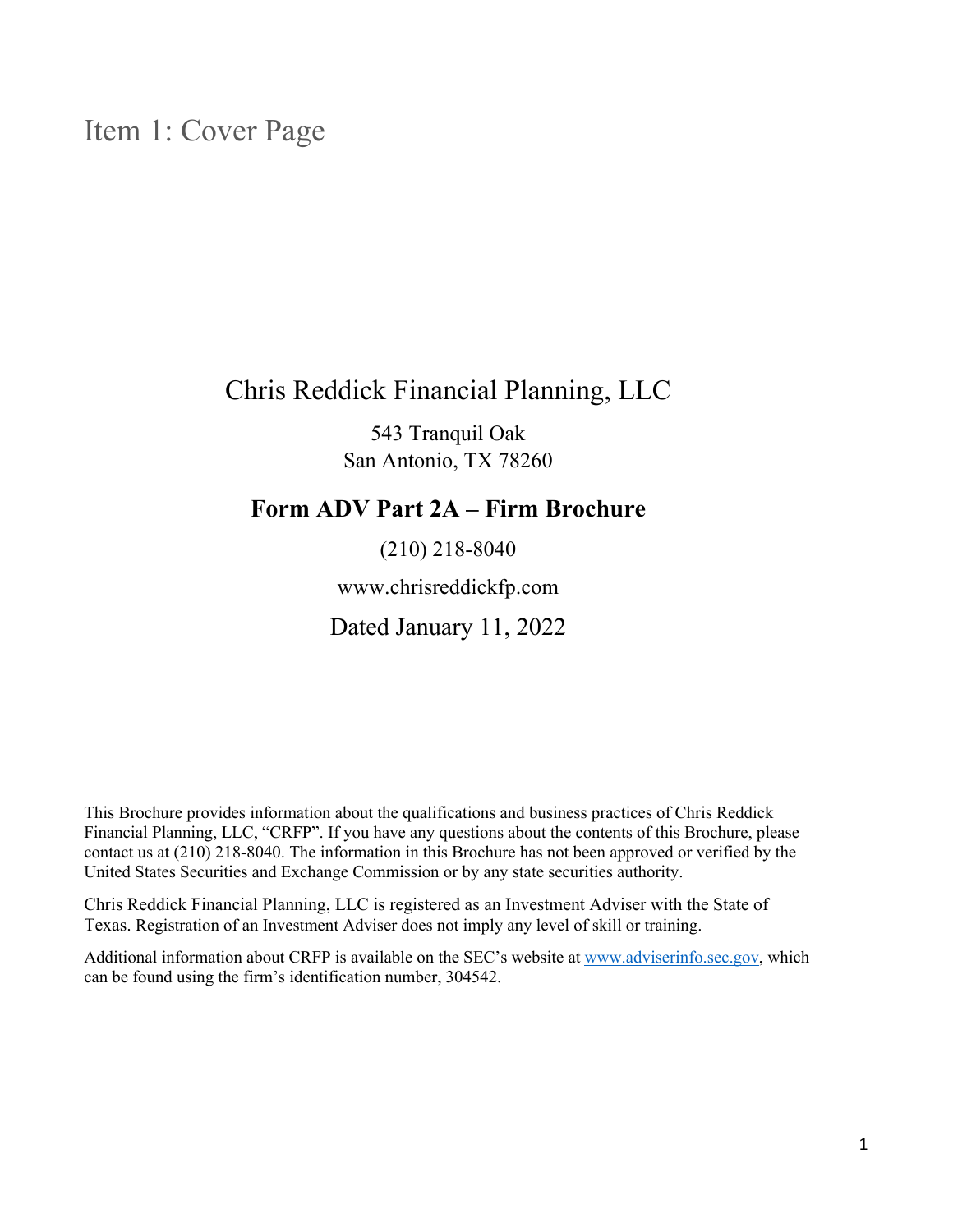# Item 2: Material Changes

The last annual update of this brochure was filed on January 7, 2021. The following changes have been made to this version of the Disclosure Brochure:

Item  $4 \& 5$ : We clarified that we offer project based financial planning in the form of hourly engagements.

Item 19: We disclosed Chris Reddick's Other Business Activity as a Financial Planner with Origin Financial.

From time to time, we may amend this Disclosure Brochure to reflect changes in our business practices, changes in regulations, and routine annual updates as required by the securities regulators. Either this complete Disclosure Brochure or a Summary of Material Changes shall be provided to each Client annually and if a material change occurs in the business practices of Chris Reddick Financial Planning, LLC.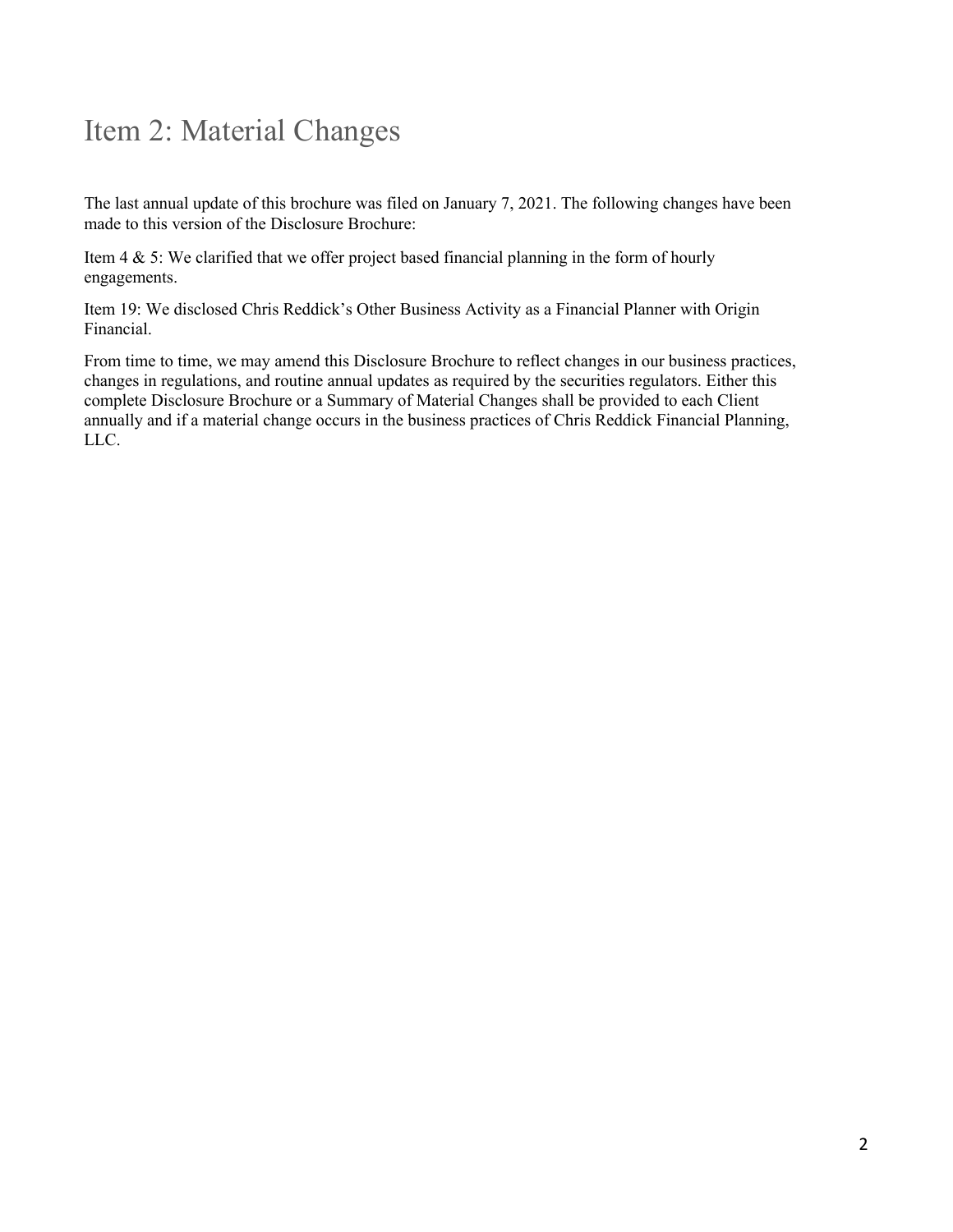Item 3: Table of Contents

| <b>ITEM 1: COVER PAGE</b>                                                                                | $\mathbf{1}$            |
|----------------------------------------------------------------------------------------------------------|-------------------------|
| <b>ITEM 2: MATERIAL CHANGES</b>                                                                          | $\boldsymbol{2}$        |
| <b>ITEM 3: TABLE OF CONTENTS</b>                                                                         | $\mathbf{3}$            |
| <b>ITEM 4: ADVISORY BUSINESS</b>                                                                         | $\overline{\mathbf{4}}$ |
| <b>ITEM 5: FEES AND COMPENSATION</b>                                                                     | 6                       |
| <b>ITEM 6: PERFORMANCE-BASED FEES AND SIDE-BY-SIDE MANAGEMENT</b>                                        | $\overline{7}$          |
| <b>ITEM 7: TYPES OF CLIENTS</b>                                                                          | $\overline{7}$          |
| ITEM 8: METHODS OF ANALYSIS, INVESTMENT STRATEGIES AND RISK OF<br><b>LOSS</b>                            | 8                       |
| <b>ITEM 9: DISCIPLINARY INFORMATION</b>                                                                  | 9                       |
| <b>ITEM 10: OTHER FINANCIAL INDUSTRY ACTIVITIES AND AFFILIATIONS</b>                                     | 9                       |
| ITEM 11: CODE OF ETHICS, PARTICIPATION OR INTEREST IN CLIENT<br><b>TRANSACTIONS AND PERSONAL TRADING</b> | 10                      |
| <b>ITEM 12: BROKERAGE PRACTICES</b>                                                                      | 11                      |
| <b>ITEM 13: REVIEW OF ACCOUNTS</b>                                                                       | 11                      |
| <b>ITEM 14: CLIENT REFERRALS AND OTHER COMPENSATION</b>                                                  | 12                      |
| <b>ITEM 15: CUSTODY</b>                                                                                  | 12                      |
| <b>ITEM 16: INVESTMENT DISCRETION</b>                                                                    | 12                      |
| <b>ITEM 17: VOTING CLIENT SECURITIES</b>                                                                 | 12                      |
| <b>ITEM 18: FINANCIAL INFORMATION</b>                                                                    | 12                      |
| <b>ITEM 19: REQUIREMENTS FOR STATE-REGISTERED ADVISERS</b>                                               | 13                      |
| <b>FORM ADV PART 2B - BROCHURE SUPPLEMENT</b>                                                            | 16                      |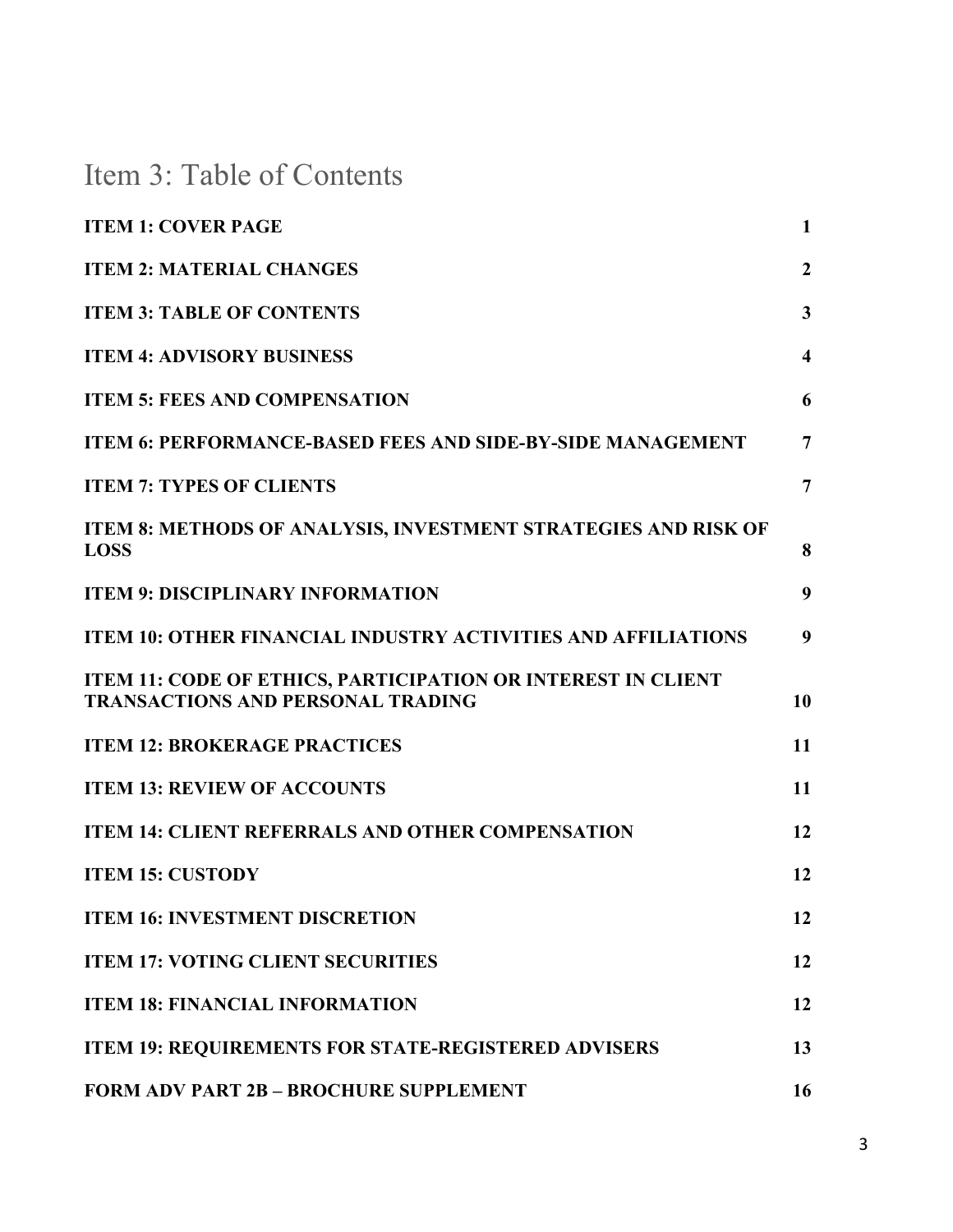# Item 4: Advisory Business

### **Description of Advisory Firm**

Chris Reddick Financial Planning, LLC is registered as an Investment Adviser with the State of Texas. We were founded in May 2019. Christopher Reddick is the principal owner of CRFP. CRFP currently reports no discretionary or non-discretionary Assets Under Management as of December 31, 2021.

## **Types of Advisory Services**

#### **Ongoing Financial Planning**

This service involves working one-on-one with a planner over an extended period of time. By paying a fixed monthly or quarterly fee, Clients get to work with a planner who will work with them to develop and implement their plan. The planner will monitor the plan, recommend any changes and ensure the plan is up to date.

Upon desiring a comprehensive plan, a Client will be taken through establishing their goals and values around money. They will be required to provide information to help complete the following areas of analysis: net worth, cash flow, insurance, credit scores/reports, employee benefits, retirement planning, insurance, investments, college planning, and estate planning. Once the Client's information is reviewed, their plan will be built and analyzed, and then the findings, analysis and potential changes to their current situation will be reviewed with the Client. Clients subscribing to this service will receive a written or an electronic report, providing the Client with a detailed financial plan designed to achieve his or her stated financial goals and objectives. If a follow-up meeting is required, we will meet at the Client's convenience. The plan and the Client's financial situation and goals will be monitored throughout the year and follow-up phone calls and emails will be made to the Client to confirm that any agreed upon action steps have been carried out. On an annual basis, there will be a full review of this plan to ensure its accuracy and ongoing appropriateness. Any needed updates will be implemented at that time.

#### **Project Based Financial Planning Services**

We provide project based financial planning services on topics such as retirement planning, risk management, college savings, cash flow, debt management, work benefits, and estate and incapacity planning.

Financial planning engagements involve an evaluation of a Client's current and future financial state by using currently known variables to predict future cash flows, asset values, and withdrawal plans. The key defining aspect of financial planning is that through the financial planning process, all questions, information, and analysis will be considered as they affect and are affected by the entire financial and life situation of the Client. Clients purchasing this service will receive a written or an electronic report, providing the Client with a detailed financial plan designed to achieve his or her stated financial goals and objectives.

In general, the financial plan will address any or all of the following areas of concern. The Client and advisor will work together to select specific areas to cover. These areas may include, but are not limited to, the following: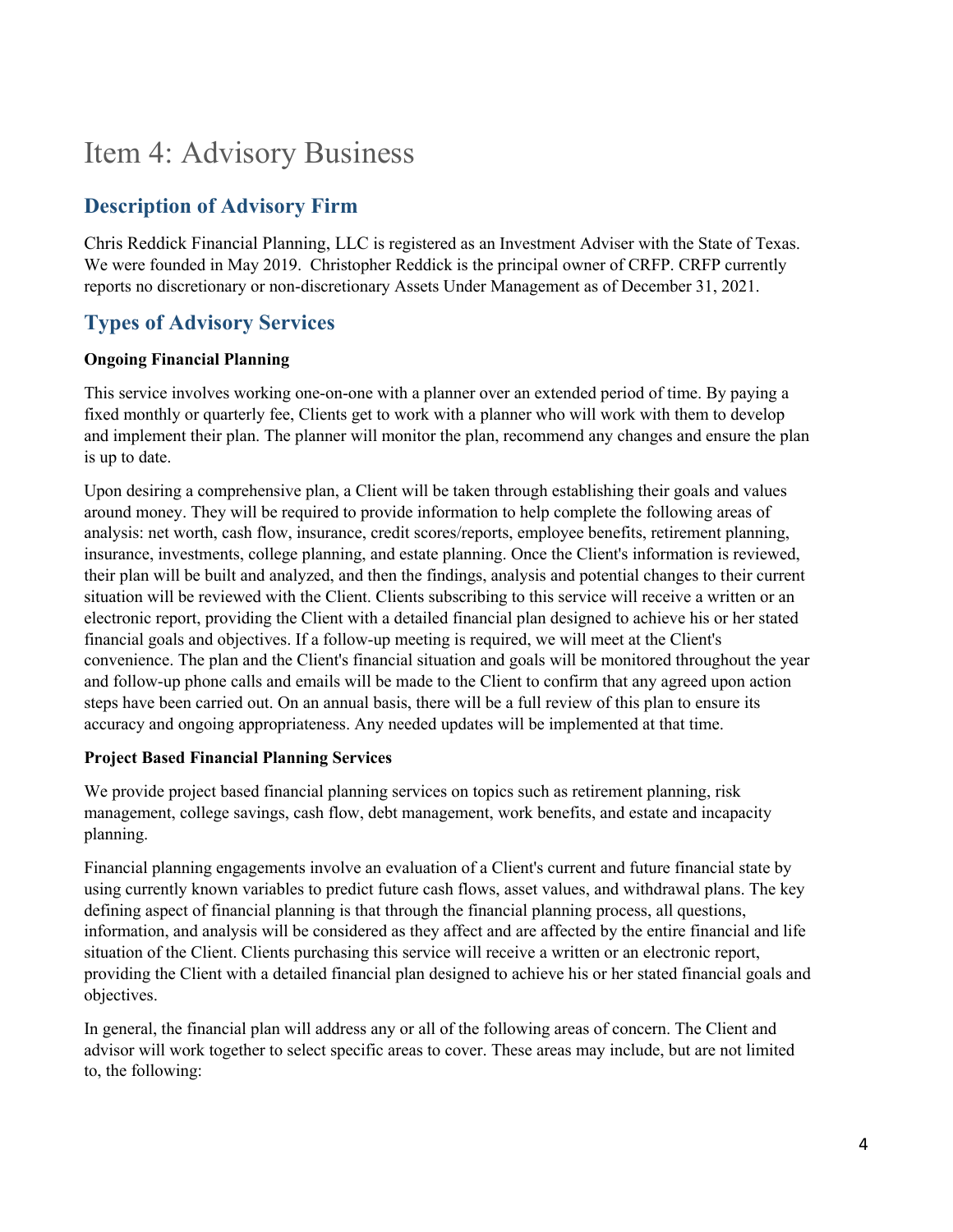- **Cash Flow and Debt Management**: We will conduct a review of your income and expenses to determine your current surplus or deficit along with advice on prioritizing how any surplus should be used or how to reduce expenses if they exceed your income. Advice may also be provided on which debts to pay off first based on factors such as the interest rate of the debt and any income tax ramifications. We may also recommend what we believe to be an appropriate cash reserve that should be considered for emergencies and other financial goals, along with a review of accounts (such as money market funds) for such reserves, plus strategies to save desired amounts.
- **College Savings**: Includes projecting the amount that will be needed to achieve college or other post-secondary education funding goals, along with advice on ways for you to save the desired amount. Recommendations as to savings strategies are included, and, if needed, we will review your financial picture as it relates to eligibility for financial aid or the best way to contribute to grandchildren (if appropriate).
- **Employee Benefits Optimization**: We will provide review and analysis as to whether you, as an employee, are taking the maximum advantage possible of your employee benefits. If you are a business owner, we will consider and/or recommend the various benefit programs that can be structured to meet both business and personal retirement goals.
- **Estate Planning**: This usually includes an analysis of your exposure to estate taxes and your current estate plan, which may include whether you have a will, powers of attorney, trusts, and other related documents. Our advice also typically includes ways for you to minimize or avoid future estate taxes by implementing appropriate estate planning strategies such as the use of applicable trusts. We always recommend that you consult with a qualified attorney when you initiate, update, or complete estate planning activities. We may provide you with contact information for attorneys who specialize in estate planning when you wish to hire an attorney for such purposes. From time-to-time, we will participate in meetings or phone calls between you and your attorney with your approval or request.
- **Financial Goals**: We will help Clients identify financial goals and develop a plan to reach them. We will identify what you plan to accomplish, what resources you will need to make it happen, how much time you will need to reach the goal, and how much you should budget for your goal.
- **Insurance**: Review of existing policies to ensure proper coverage for life, health, disability, longterm care, liability, home, and automobile.
- **Investment Analysis**: This may involve developing an asset allocation strategy to meet Clients' financial goals and risk tolerance, providing information on investment vehicles and strategies, reviewing employee stock options, as well as assisting you in establishing your own investment account at a selected broker/dealer or custodian. The strategies and types of investments we may recommend are further discussed in Item 8 of this brochure.
- **Retirement Planning**: Our retirement planning services typically include projections of your likelihood of achieving your financial goals, typically focusing on financial independence as the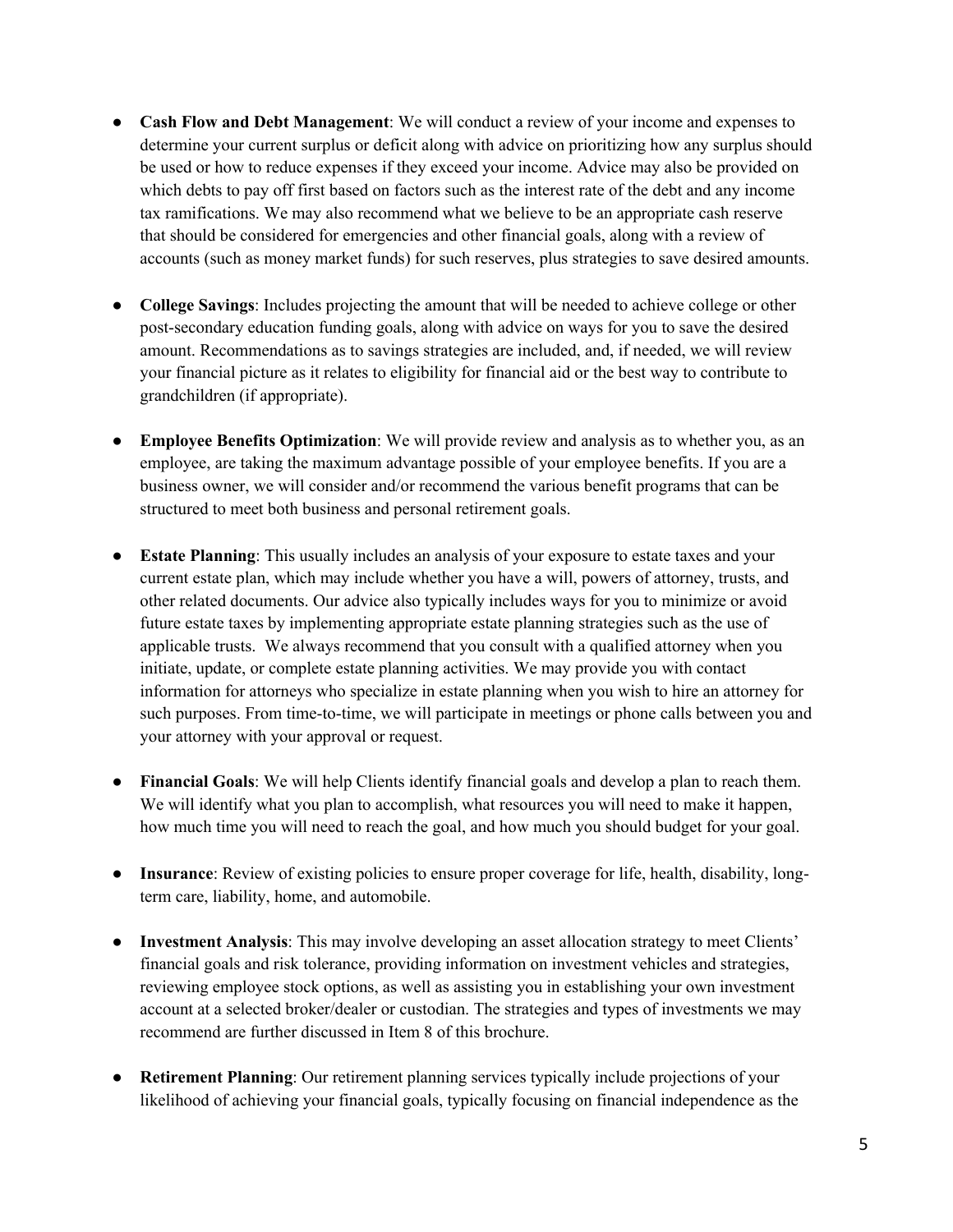primary objective. For situations where projections show less than the desired results, we may make recommendations, including those that may impact the original projections by adjusting certain variables (e.g., working longer, saving more, spending less, taking more risk with investments).

If you are near retirement or already retired, advice may be given on appropriate distribution strategies to minimize the likelihood of running out of money or having to adversely alter spending during your retirement years.

- **Risk Management:** A risk management review includes an analysis of your exposure to major risks that could have a significant adverse impact on your financial picture, such as premature death, disability, property and casualty losses, or the need for long-term care planning. Advice may be provided on ways to minimize such risks and about weighing the costs of purchasing insurance versus the benefits of doing so and, likewise, the potential cost of not purchasing insurance ("self‐insuring").
- **Tax Planning Strategies:** Advice may include ways to minimize current and future income taxes as a part of your overall financial planning picture. For example, we may make recommendations on which type of account(s) or specific investments should be owned based in part on their "tax efficiency," with the consideration that there is always a possibility of future changes to federal, state or local tax laws and rates that may impact your situation.

We recommend that you consult with a qualified tax professional before initiating any tax planning strategy, and we may provide you with contact information for accountants or attorneys who specialize in this area if you wish to hire someone for such purposes. We will participate in meetings or phone calls between you and your tax professional with your approval.

#### **Client Tailored Services and Client Imposed Restrictions**

We offer the same suite of services to all of our Clients. However, specific Client financial plans and their implementation are dependent upon the Client's stated objectives and risk tolerance in order for the firm to construct a Client specific plan and any investment recommendations.

### **Wrap Fee Programs**

We do not participate in wrap fee programs.

# Item 5: Fees and Compensation

Please note, unless a Client has received the firm's Disclosure Brochure at least 48 hours prior to signing the advisory client agreement, the advisory client agreement may be terminated by the Client within five (5) business days of signing the contract without incurring any advisory fees. How we are paid depends on the type of advisory service we are performing. Please review the fee and compensation information below.

#### **Ongoing Financial Planning**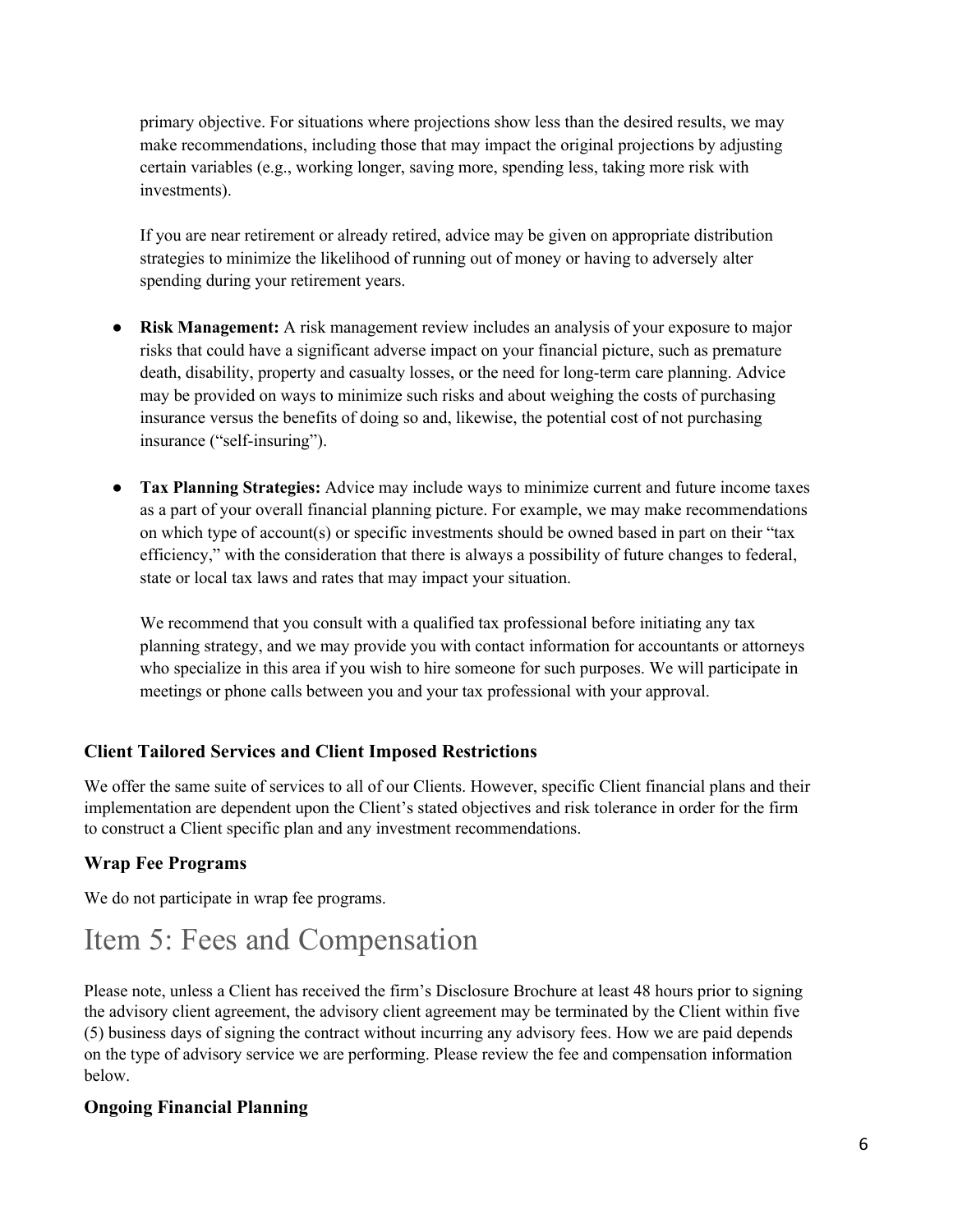Ongoing Financial Planning consists of an upfront charge of \$0-\$500 and an ongoing fee that is paid monthly or quarterly, in advance. For Clients choosing to pay monthly the fee range is \$100-\$300 per month, and for Clients choosing to pay quarterly the fee range is \$300-\$900 per quarter. Fees are based on complexity and needs of the Client and may be negotiable in certain cases. Fees for this service may be paid by electronic funds transfer or check. This service may be terminated with 30 days' notice. Upon termination of any agreement, the fee will be prorated and any unearned fee will be refunded to the Client.

The upfront portion of the Comprehensive Financial Planning fee is for Client onboarding, data gathering, and setting the basis for the financial plan. This work will commence immediately after the fee is paid, and will be completed within the first 30 days of the date the fee is paid. Therefore, the upfront portion of the fee will not be paid more than 6 months in advance.

#### **Project Based Financial Planning Fixed Fee**

Project Based Financial Planning engagements are offered on an hourly or fixed fee basis. Hourly financial planning is offered at a rate of \$200 per hour. Fixed Fee Projects will be agreed upon before the start of any work and can range between \$500 and \$1,500 depending on complexity and scope of the project. The fee is negotiable at the adviser's discretion. If a fixed fee program is chosen, half of the fee is due at the beginning of the process and the remainder is due upon completion of work, however, CRFP will not bill an amount above \$500.00 more than 6 months in advance. Fees for this service may be paid by electronic funds transfer or check. In the event of early termination any prepaid but unearned fees will be refunded to the Client and any completed deliverables of the project will be provided to the Client and no further fees will be charged.

### **Other Types of Fees and Expenses**

Our fees are exclusive of brokerage commissions, transaction fees, and other related costs and expenses which may be incurred by the Client. Clients may incur certain charges imposed by custodians, brokers, and other third parties such as custodial fees, deferred sales charges, odd-lot differentials, transfer taxes, wire transfer, and electronic fund fees, and other fees and taxes on brokerage accounts and securities transactions. Mutual fund and exchange-traded funds also charge internal management fees, which are disclosed in a fund's prospectus. Such charges, fees, and commissions are exclusive of and in addition to our fee, and we shall not receive any portion of these commissions, fees, and costs.

Item 12 further describes the factors that we consider in recommending broker-dealers for Client's transactions and determining the reasonableness of their compensation (e.g., commissions).

We do not accept compensation for the sale of securities or other investment products including assetbased sales charges or service fees from the sale of mutual funds.

# Item 6: Performance-Based Fees and Side-By-Side Management

We do not offer performance-based fees and do not engage in side-by-side management.

# Item 7: Types of Clients

We provide financial planning services to individuals, high net-worth individuals and families.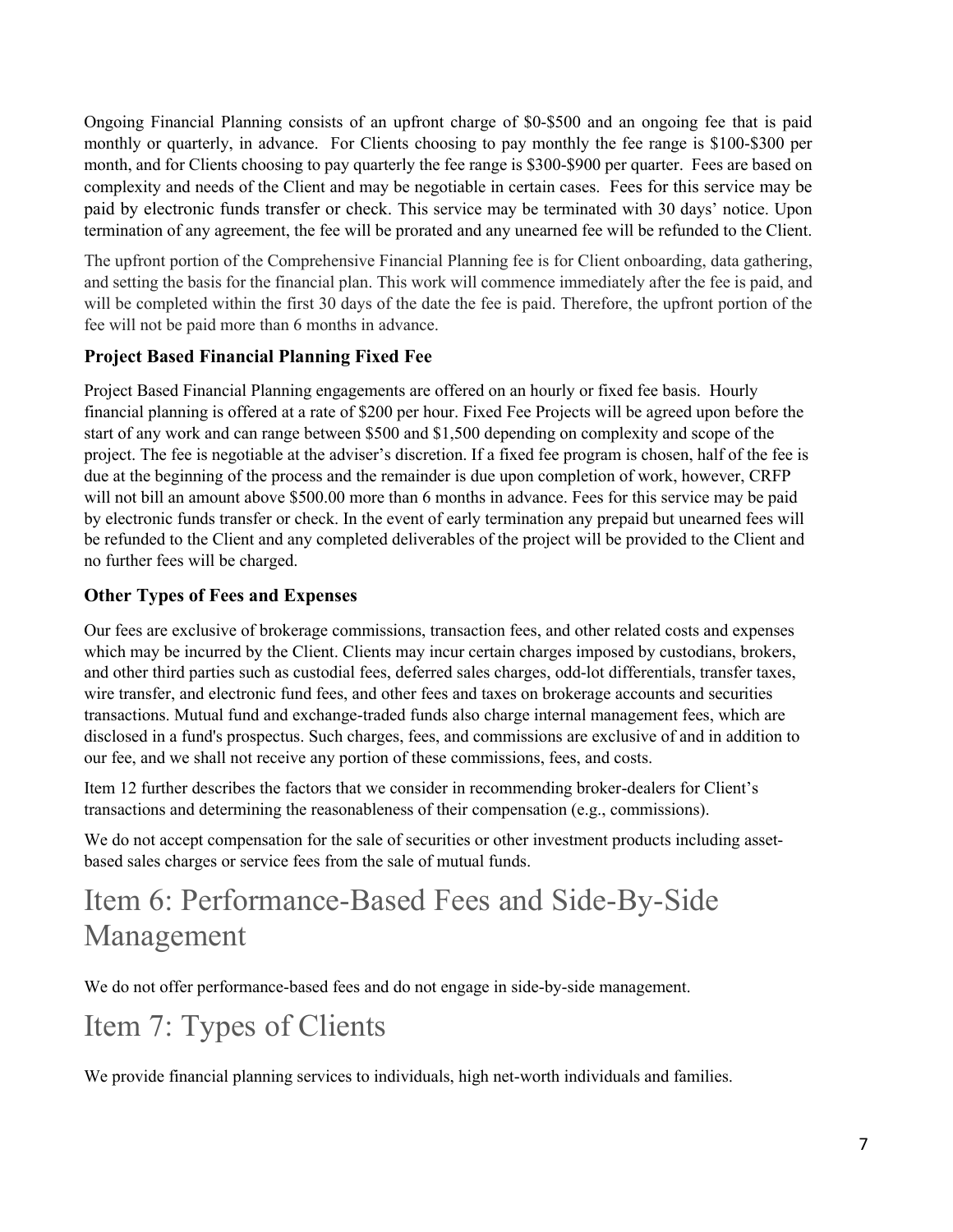# Item 8: Methods of Analysis, Investment Strategies and Risk of Loss

Our primary methods of investment analysis are fundamental and cyclical analysis.

**Fundamental analysis** involves analyzing individual companies and their industry groups, such as a company's financial statements, details regarding the company's product line, the experience, and expertise of the company's management, and the outlook for the company's industry. The resulting data is used to measure the true value of the company's stock compared to the current market value. The risk of fundamental analysis is that the information obtained may be incorrect and the analysis may not provide an accurate estimate of earnings, which may be the basis for a stock's value. If securities prices adjust rapidly to new information, utilizing fundamental analysis may not result in favorable performance.

**Cyclical analysis** is a type of technical analysis that involves evaluating recurring price patterns and trends based upon business cycles. Economic/business cycles may not be predictable and may have many fluctuations between long-term expansions and contractions. The lengths of economic cycles may be difficult to predict with accuracy and therefore the risk of cyclical analysis is the difficulty in predicting economic trends and consequently the changing value of securities that would be affected by these changing trends.

#### **Passive Investment Management**

We primarily recommend passive investment management practices. Passive investing involves building portfolios that are comprised of various distinct asset classes. The asset classes are weighted in a manner to achieve the desired relationship between correlation, risk, and return. Funds that passively capture the returns of the desired asset classes are placed in the portfolio. The funds that are used to build passive portfolios are typically index mutual funds or exchange-traded funds.

Passive investment management is characterized by low portfolio expenses (i.e. the funds inside the portfolio have low internal costs), minimal trading costs (due to infrequent trading activity), and relative tax efficiency (because the funds inside the portfolio are tax efficient and turnover inside the portfolio is minimal).

In contrast, active management involves a single manager or managers who employ some method, strategy or technique to construct a portfolio that is intended to generate returns that are greater than the broader market or a designated benchmark. Academic research indicates most active managers underperform the market.

#### **Material Risks Involved**

**All investing strategies we offer involve risk and may result in a loss of your original investment which you should be prepared to bear.** Many of these risks apply equally to stocks, bonds, commodities, and any other investment or security. Material risks associated with our investment strategies are listed below.

**Market Risk:** Market risk involves the possibility that an investment's current market value will fall because of a general market decline, reducing the value of the investment regardless of the operational success of the issuer's operations or its financial condition.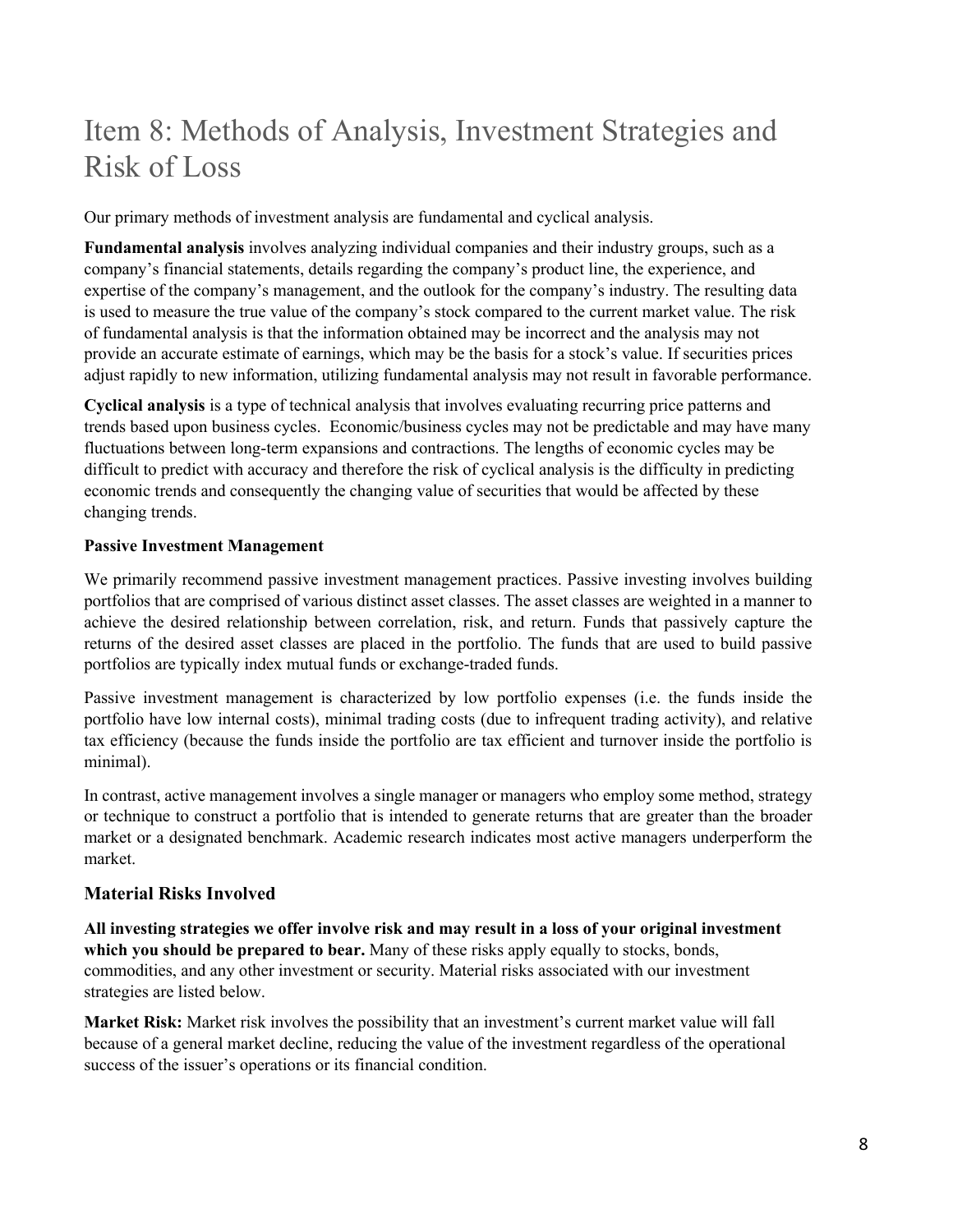**Interest Rate Risk:** Bond (fixed income) prices generally fall when interest rates rise, and the value may fall below par value or the principal investment. The opposite is also generally true: bond prices generally rise when interest rates fall. In general, fixed income securities with longer maturities are more sensitive to these price changes. Most other investments are also sensitive to the level and direction of interest rates.

**Inflation**: Inflation may erode the buying power of your investment portfolio, even if the dollar value of your investments remains the same.

#### **Risks Associated with Securities**

Apart from the general risks outlined above which apply to all types of investments, specific securities that we regularly recommend may have other risks.

**Exchange Traded Funds** prices may vary significantly from the Net Asset Value due to market conditions. Certain Exchange Traded Funds may not track underlying benchmarks as expected. ETFs are also subject to the following risks: (i) an ETF's shares may trade at a market price that is above or below their net asset value; (ii) trading of an ETF's shares may be halted if the listing exchange's officials deem such action appropriate, the shares are de-listed from the exchange, or the activation of market-wide "circuit breakers" (which are tied to large decreases in stock prices) halts stock trading generally. The Adviser has no control over the risks taken by the underlying funds in which the Clients invest.

# Item 9: Disciplinary Information

### **Criminal or Civil Actions**

CRFP and its management have not been involved in any criminal or civil action.

#### **Administrative Enforcement Proceedings**

CRFP and its management have not been involved in administrative enforcement proceedings.

#### **Self-Regulatory Organization Enforcement Proceedings**

CRFP and its management have not been involved in legal or disciplinary events that are material to a Client's or prospective Client's evaluation of CRFP or the integrity of its management.

# Item 10: Other Financial Industry Activities and Affiliations

No CRFP employee is registered, or have an application pending to register, as a broker-dealer or a registered representative of a broker-dealer.

No CRFP employee is registered, or have an application pending to register, as a futures commission merchant, commodity pool operator or a commodity trading advisor.

CRFP does not have any related parties. As a result, we do not have a relationship with any related parties.

CRFP only receives compensation directly from Clients. We do not receive compensation from any outside source. We do not have any conflicts of interest with any outside party.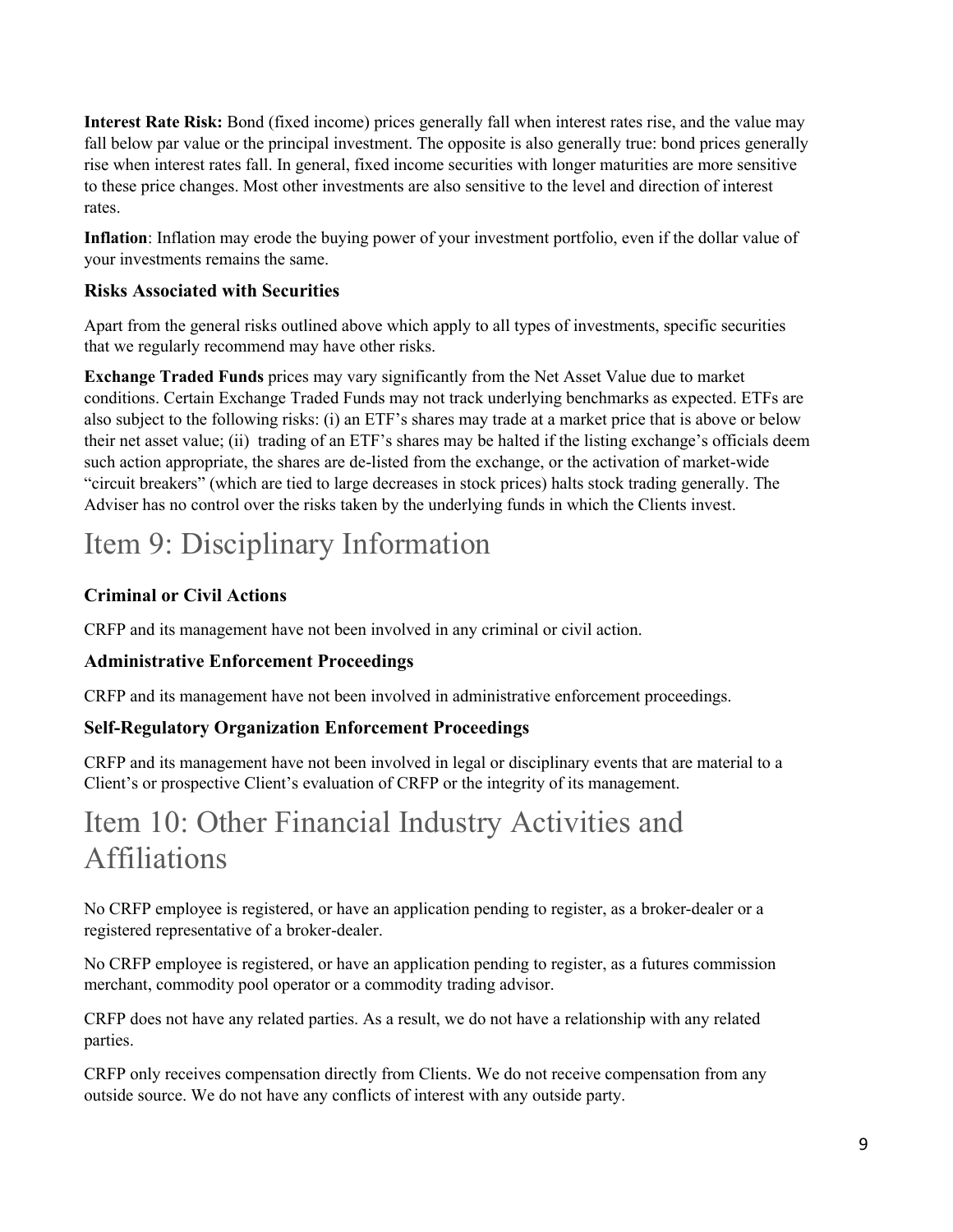# Item 11: Code of Ethics, Participation or Interest in Client Transactions and Personal Trading

As a fiduciary, our firm and its associates have a duty of utmost good faith to act solely in the best interests of each Client. Our Clients entrust us with their funds and personal information, which in turn places a high standard on our conduct and integrity. Our fiduciary duty is a core aspect of our Code of Ethics and represents the expected basis of all of our dealings. The firm also adheres to the Code of Ethics and Professional Responsibility adopted by the CFP® Board of Standards Inc., and accepts the obligation not only to comply with the mandates and requirements of all applicable laws and regulations but also to take responsibility to act in an ethical and professionally responsible manner in all professional services and activities.

#### **Code of Ethics Description**

This code does not attempt to identify all possible conflicts of interest, and literal compliance with each of its specific provisions will not shield associated persons from liability for personal trading or other conduct that violates a fiduciary duty to advisory Clients. A summary of the Code of Ethics' Principles is outlined below.

- Integrity Associated persons shall offer and provide professional services with integrity.
- Objectivity Associated persons shall be objective in providing professional services to Clients.
- Competence Associated persons shall provide services to Clients competently and maintain the necessary knowledge and skill to continue to do so in those areas in which they are engaged.
- Fairness Associated persons shall perform professional services in a manner that is fair and reasonable to Clients, principals, partners, and employers, and shall disclose conflict(s) of interest in providing such services.
- Confidentiality Associated persons shall not disclose confidential Client information without the specific consent of the Client unless in response to proper legal process, or as required by law.
- Professionalism Associated persons' conduct in all matter shall reflect the credit of the profession.
- Diligence Associated persons shall act diligently in providing professional services.

We periodically review and amend our Code of Ethics to ensure that it remains current, and we require all firm access persons to attest to their understanding of and adherence to the Code of Ethics at least annually. Our firm will provide a copy of its Code of Ethics to any Client or prospective Client upon request.

#### **Investment Recommendations Involving a Material Financial Interest and Conflicts of Interest**

Neither our firm, its associates or any related person is authorized to recommend to a Client or effect a transaction for a Client, involving any security in which our firm or a related person has a material financial interest, such as in the capacity as an underwriter, adviser to the issuer, etc.

#### **Advisory Firm Purchase of Same Securities Recommended to Clients and Conflicts of Interest**

Our firm and its "related persons" may buy or sell securities similar to, or different from, those we recommend to Clients for their accounts. In an effort to reduce or eliminate certain conflicts of interest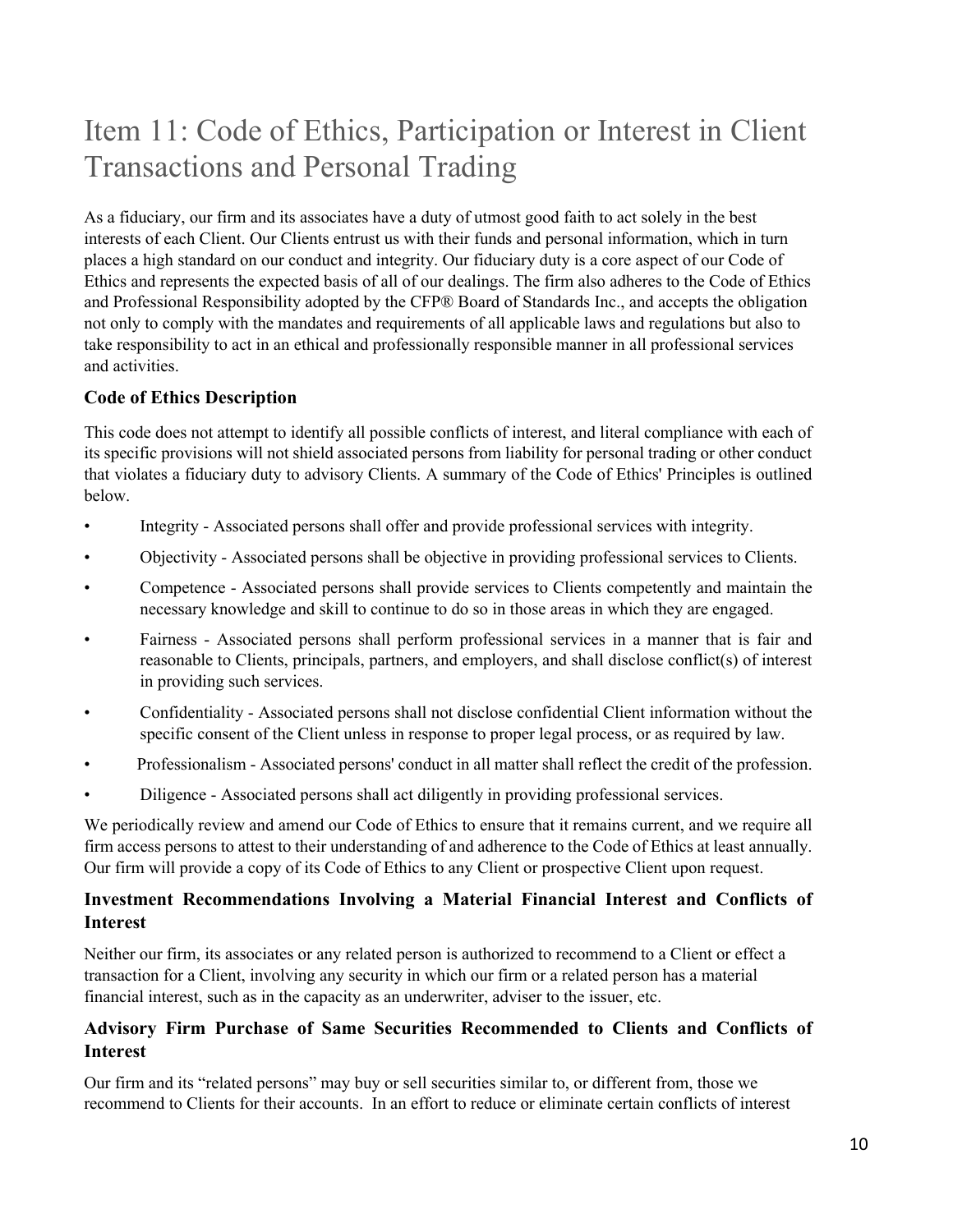involving the firm or personal trading, our policy may require that we restrict or prohibit associates' transactions in specific reportable securities transactions. Any exceptions or trading pre-clearance must be approved by the firm principal in advance of the transaction in an account, and we maintain the required personal securities transaction records per regulation.

#### **Trading Securities At/Around the Same Time as Client's Securities**

From time to time, our firm or its "related persons" may buy or sell securities for themselves at or around the same time as we make recommendations to Clients for the same securities. We will not trade nonmutual fund securities 5 days prior to the same security for Clients.

# Item 12: Brokerage Practices

#### **Factors Used to Select Custodians and/or Broker-Dealers**

Chris Reddick Financial Planning, LLC does not have any affiliation with Broker-Dealers. Specific custodian recommendations may be made to the Client based on their need for such services. We recommend custodians based on the reputation and services provided by the firm. As we do not manage assets for clients, our recommendations are only related to custodians who offer retail investment accounts.

#### **1. Research and Other Soft-Dollar Benefits**

We currently do not receive soft dollar benefits.

#### **2. Brokerage for Client Referrals**

We receive no referrals from a broker-dealer or third party in exchange for using that broker-dealer or third party.

#### **3. Clients Directing Which Broker/Dealer/Custodian to Use**

We do not engage in investment management. Clients are able to custody their own investable assets at a custodian of their choice.

### **Aggregating (Block) Trading for Multiple Client Accounts**

We do not engage in investment management and therefore do not engage in block trading.

# Item 13: Review of Accounts

Client accounts for which the firm agrees to periodically review as part of the financial planning arrangement with the client will be reviewed regularly on a quarterly basis by Christopher Reddick, Principal and CCO. The account is reviewed with regards to the Client's investment objectives and risk tolerance.

Clients will receive trade confirmations from the broker(s) for each transaction in their accounts as well as monthly or quarterly statements and annual tax reporting statements from their custodian showing all activity in the accounts, such as receipt of dividends and interest.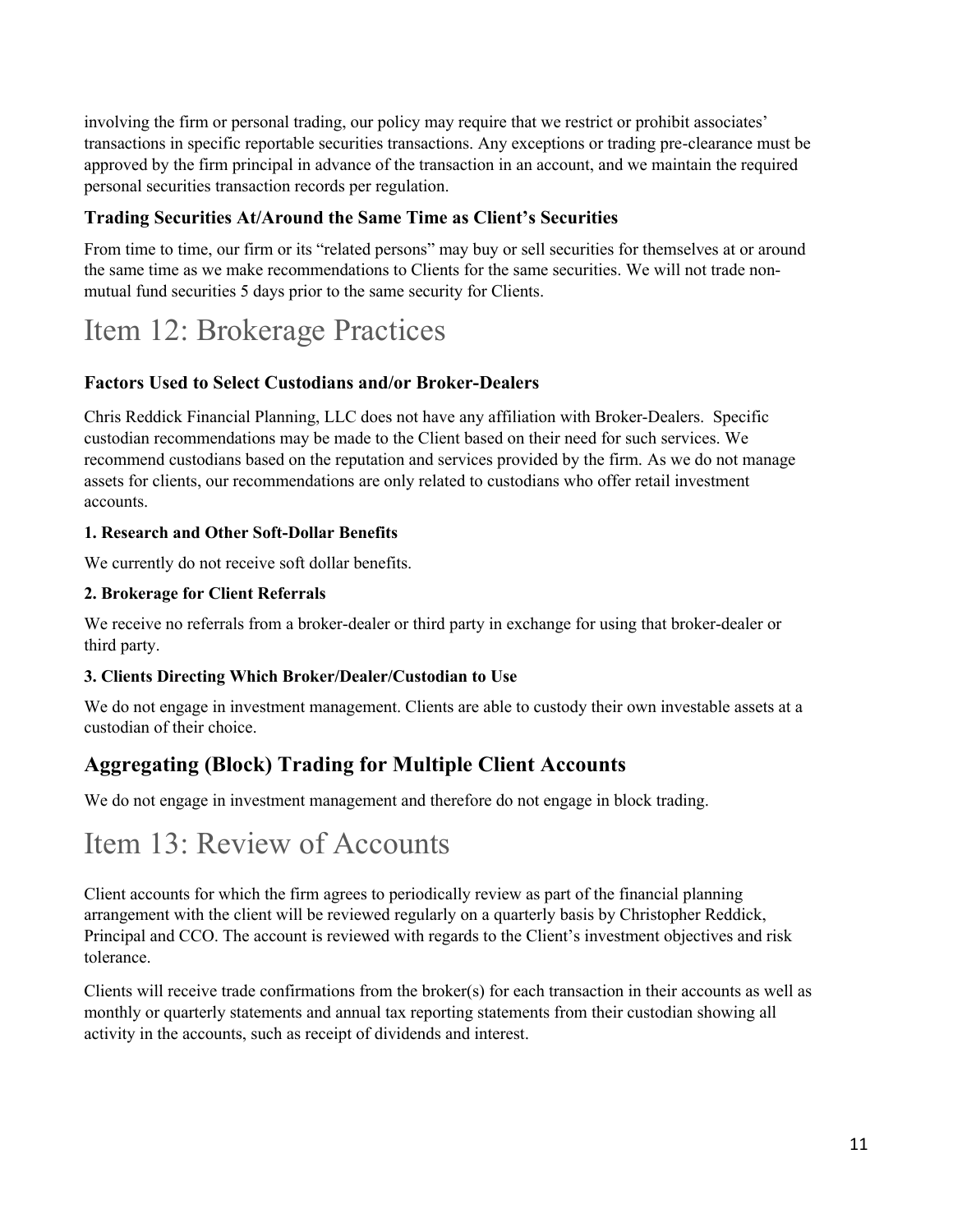# Item 14: Client Referrals and Other Compensation

We do not receive any economic benefit, directly or indirectly, from any third party for advice rendered to our Clients. Nor do we, directly or indirectly, compensate any person who is not advisory personnel for Client referrals.

# Item 15: Custody

CRFP does not accept custody of Client funds.

# Item 16: Investment Discretion

CRFP does not manage assets and therefore does not exercise discretionary authority.

# Item 17: Voting Client Securities

CRFP does not vote Client proxies. Therefore, Clients maintain exclusive responsibility for: (1) voting proxies, and (2) acting on corporate actions pertaining to the Client's investment assets. The Client shall instruct the Client's qualified custodian to forward to the Client copies of all proxies and shareholder communications relating to the Client's investment assets. If the Client would like our opinion on a particular proxy vote, they may contact us at the number listed on the cover of this brochure.

In most cases, you will receive proxy materials directly from the account custodian. However, in the event we were to receive any written or electronic proxy materials, we would forward them directly to you by mail, unless you have authorized our firm to contact you by electronic mail, in which case, we would forward you any electronic solicitation to vote proxies.

# Item 18: Financial Information

Registered Investment Advisers are required in this Item to provide you with certain financial information or disclosures about our financial condition. We have no financial commitment that impairs our ability to meet contractual and fiduciary commitments to Clients, and we have not been the subject of a bankruptcy proceeding.

We do not have custody of Client funds or securities or require or solicit prepayment of more than \$500 in fees per Client six months in advance.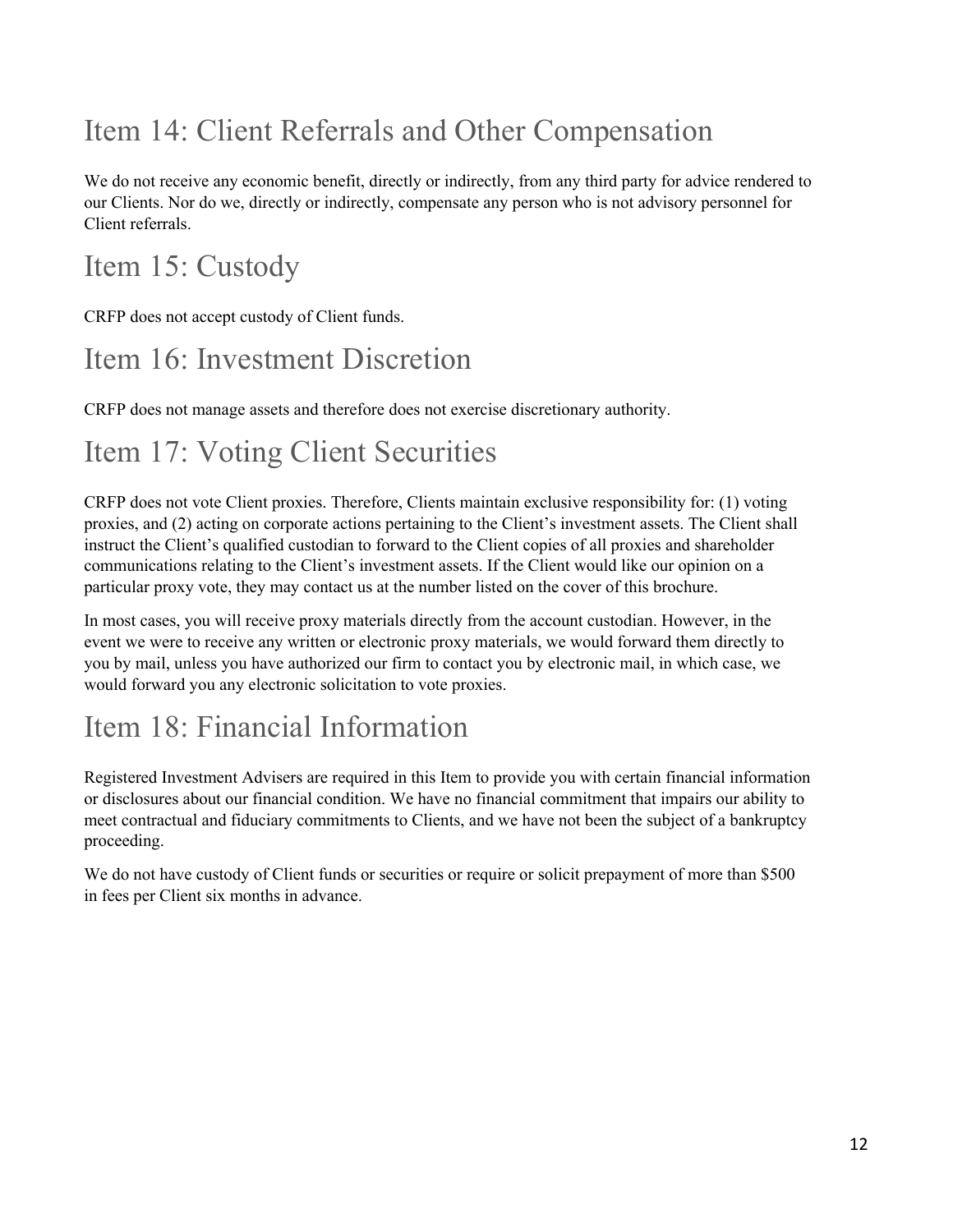# Item 19: Requirements for State-Registered Advisers

## **Christopher Reddick**

Born: 1969

### **Educational Background**

- 2000 Ph.D., University of Sheffield
- 1996 MBA, University of Guelph
- 1994 MA, University of Guelph
- 1993 BA, University of Guelph

### **Business Experience**

- 05/2019 Present, Chris Reddick Financial Planning, LLC, Principal and CCO
- 06/2021 Present, Origin Financial, Financial Planner
- 09/2001 Present, The University of Texas at San Antonio, Professor

### **Professional Designations, Licensing & Exams**

**CFP (Certified Financial Planner)**®**:** The CERTIFIED FINANCIAL PLANNER™, CFP® and federally registered CFP (with flame design) marks (collectively, the "CFP® marks") are professional certification marks granted in the United States by Certified Financial Planner Board of Standards, Inc. ("CFP Board").

The CFP® certification is a voluntary certification; no federal or state law or regulation requires financial planners to hold CFP® certification. It is recognized in the United States and a number of other countries for its (1) high standard of professional education; (2) stringent code of conduct and standards of practice; and (3) ethical requirements that govern professional engagements with Clients. Currently, more than 71,000 individuals have obtained CFP® certification in the United States.

To attain the right to use the CFP® marks, an individual must satisfactorily fulfill the following requirements:

- Education Complete an advanced college-level course of study addressing the financial planning subject areas that CFP Board's studies have determined as necessary for the competent and professional delivery of financial planning services, and attain a Bachelor's Degree from a regionally accredited United States college or university (or its equivalent from a foreign university). CFP Board's financial planning subject areas include insurance planning and risk management, employee benefits planning, investment planning, income tax planning, retirement planning, and estate planning;
- Examination Pass the comprehensive CFP® Certification Examination. The examination includes case studies and Client scenarios designed to test one's ability to correctly diagnose financial planning issues and apply one's knowledge of financial planning to real-world circumstances;
- Experience Complete at least three years of full-time financial planning-related experience (or the equivalent, measured as 2,000 hours per year); and
- Ethics Agree to be bound by CFP Board's *Standards of Professional Conduct*, a set of documents outlining the ethical and practice standards for CFP® professionals.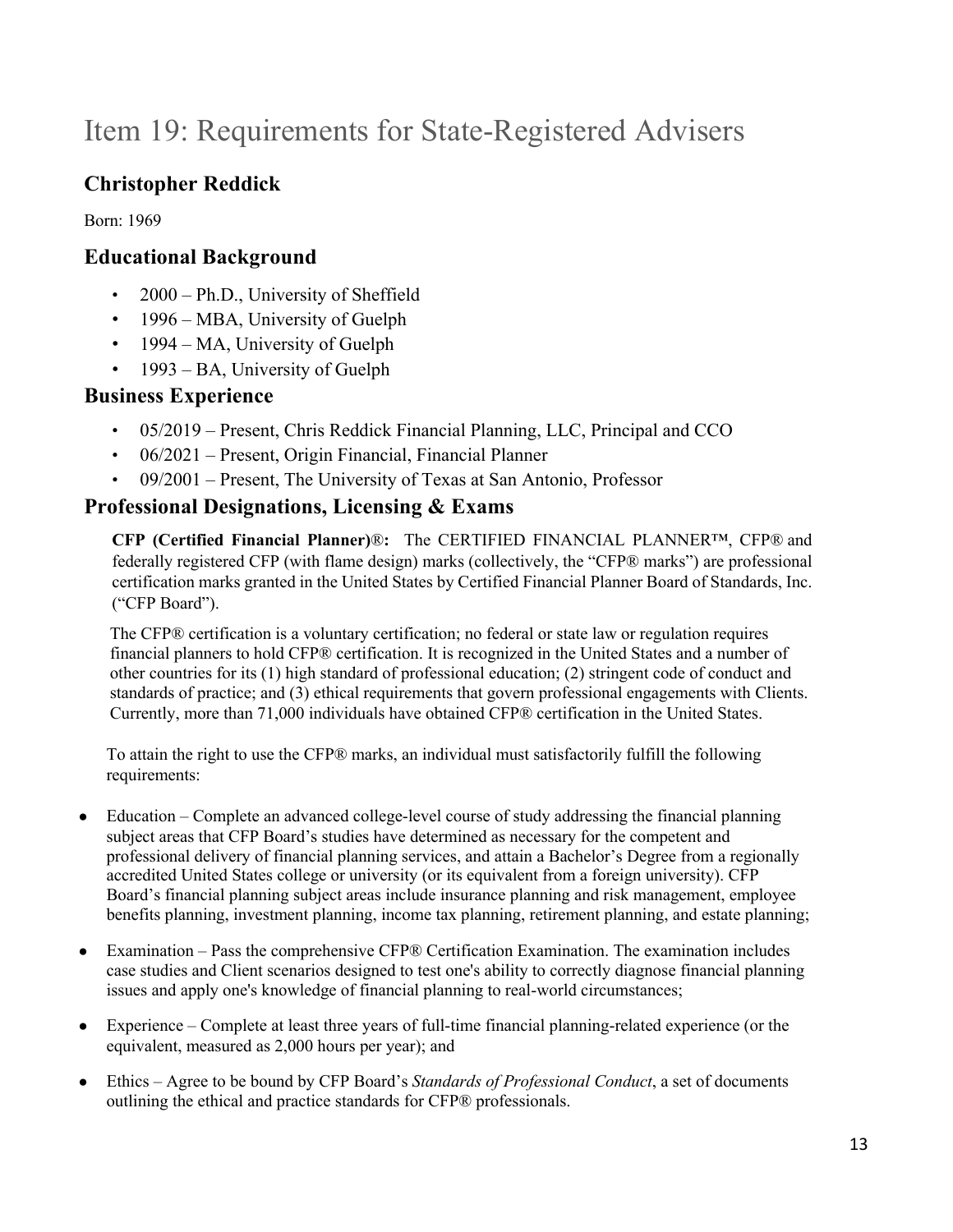Individuals who become certified must complete the following ongoing education and ethics requirements in order to maintain the right to continue to use the CFP® marks:

- Continuing Education Complete 30 hours of continuing education hours every two years, including two hours on the *Code of Ethics* and other parts of the S*tandards of Professional Conduct*, to maintain competence and keep up with developments in the financial planning field; and
- Ethics Renew an agreement to be bound by the *Standards of Professional Conduct*. The *Standards* prominently require that CFP® professionals provide financial planning services at a fiduciary standard of care. This means CFP® professionals must provide financial planning services in the best interests of their Clients.

CFP® professionals who fail to comply with the above standards and requirements may be subject to CFP Board's enforcement process, which could result in suspension or permanent revocation of their CFP® certification.

### **Other Business Activities**

Christopher Reddick is currently employed as a Professor at the University of Texas at San Antonio. This activity accounts for approximately 75% of his time.

Christopher Reddick is currently contracted with Blend Financial, Inc. dba Origin Financial or Blend Financial, Inc. dba Origin Insurance Services ("Origin Financial") (CRD# 305353) as a Financial Planner. This activity accounts for approximately 5% of his time.

### **Performance-Based Fees**

CRFP is not compensated by performance-based fees.

### **Material Disciplinary Disclosures**

No management person at Chris Reddick Financial Planning, LLC has ever been involved in an arbitration claim of any kind or been found liable in a civil, self-regulatory organization, or administrative proceeding.

### **Material Relationships That Management Persons Have With Issuers of Securities**

Chris Reddick Financial Planning, LLC, nor Christopher Reddick, have any relationship or arrangement with issuers of securities.

### **Additional Compensation**

Christopher Reddick does not receive any economic benefit from any person, company, or organization, in exchange for providing Clients advisory services through CRFP.

### **Supervision**

Christopher Reddick, as Principal and Chief Compliance Officer of CRFP, is responsible for supervision. He may be contacted at the phone number on this brochure supplement.

### **Requirements for State Registered Advisers**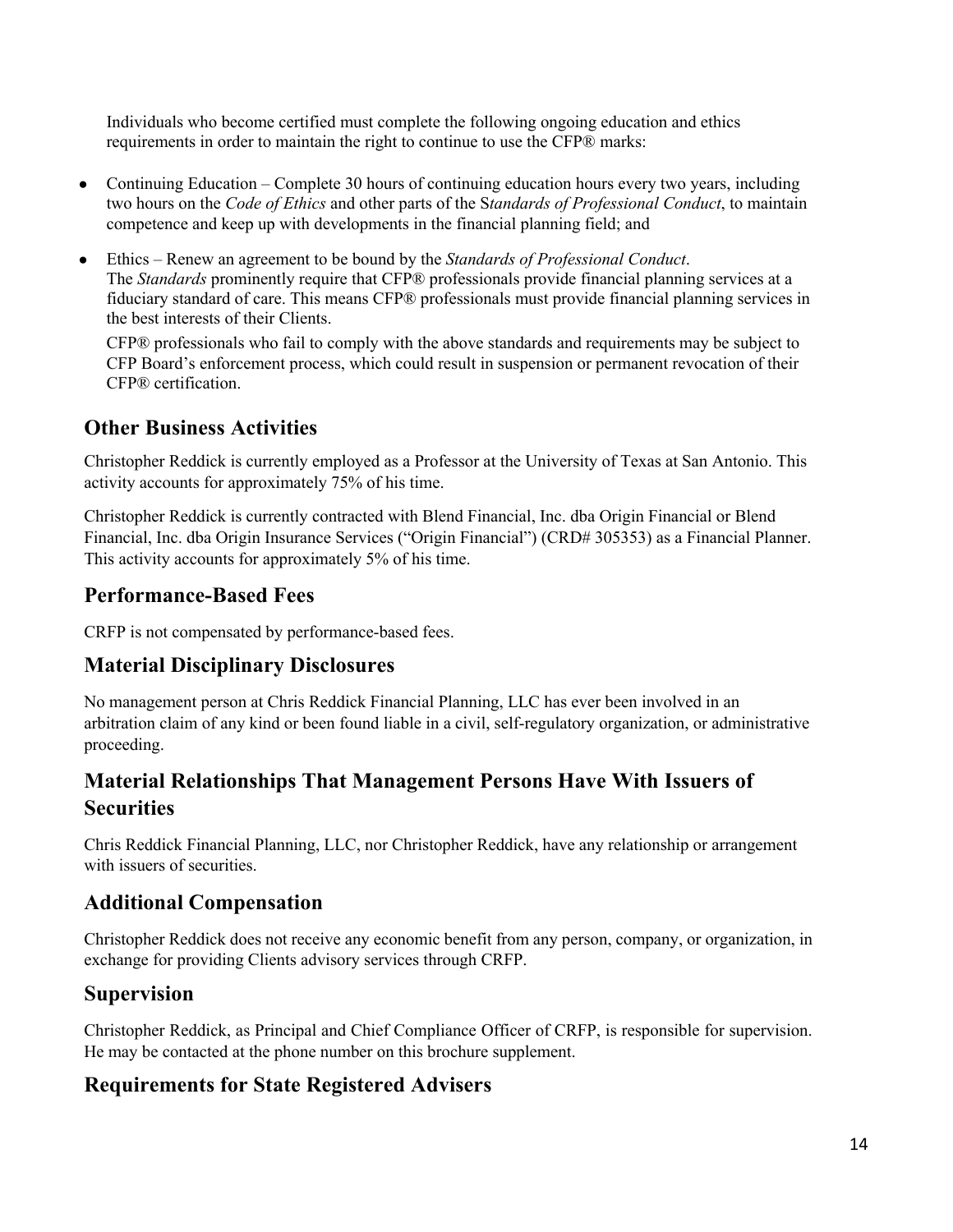Christopher Reddick has NOT been involved in an arbitration, civil proceeding, self-regulatory proceeding, administrative proceeding, or a bankruptcy petition.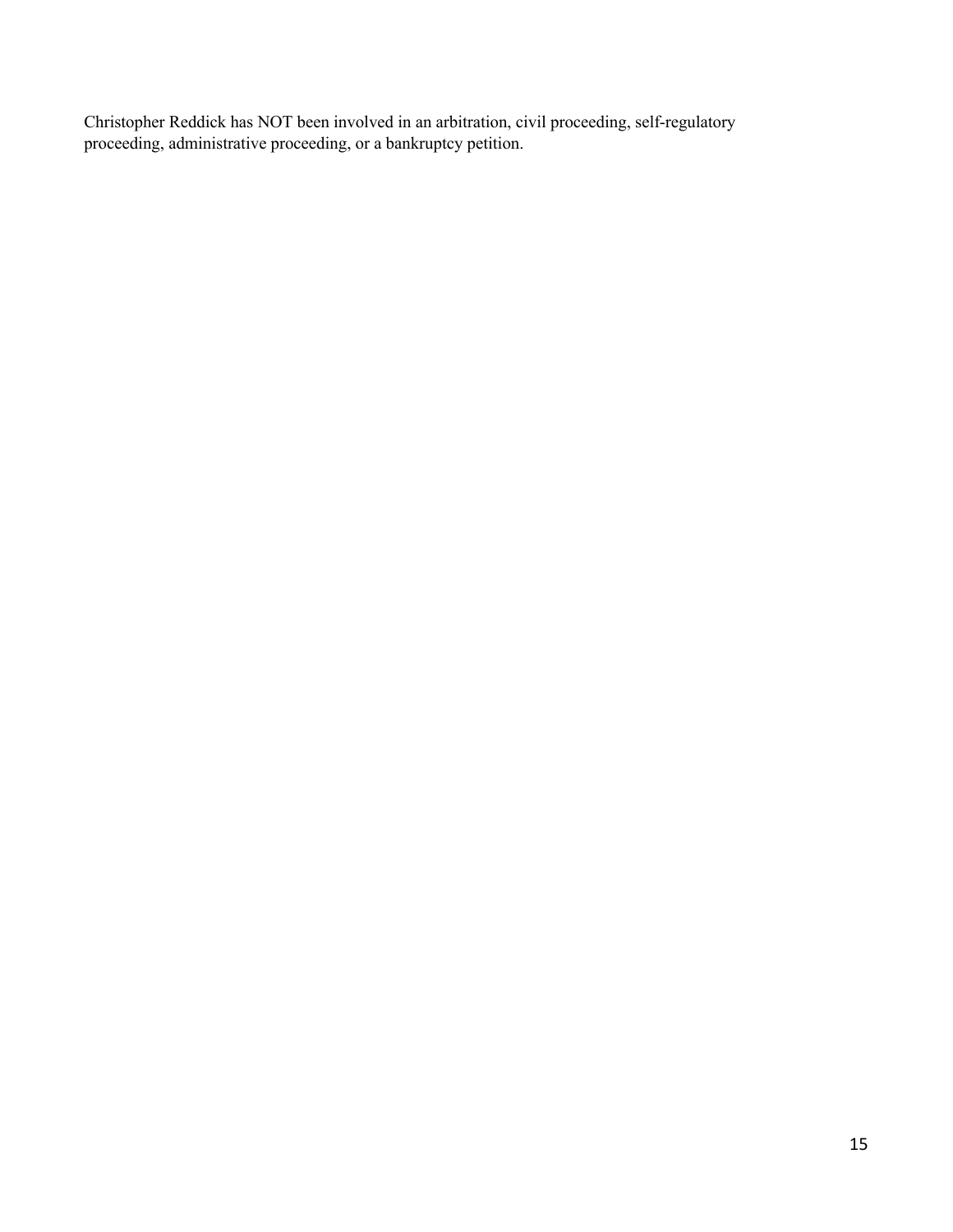# Chris Reddick Financial Planning, LLC

543 Tranquil Oak San Antonio, TX 78260 (210) 218‐8040

www.chrisreddickfp.com

## Dated January 11, 2022

Form ADV Part 2B – Brochure Supplement

*For*

## **Christopher Reddick 7129963**

### Principal, and Chief Compliance Officer

This brochure supplement provides information about Christopher Reddick that supplements the Chris Reddick Financial Planning, LLC ("CRFP") brochure. A copy of that brochure precedes this supplement. Please contact Christopher Reddick if the CRFP brochure is not included with this supplement or if you have any questions about the contents of this supplement.

Additional information about Christopher Reddick is available on the SEC's website at www.adviserinfo.sec.gov which can be found using the identification number 7129963.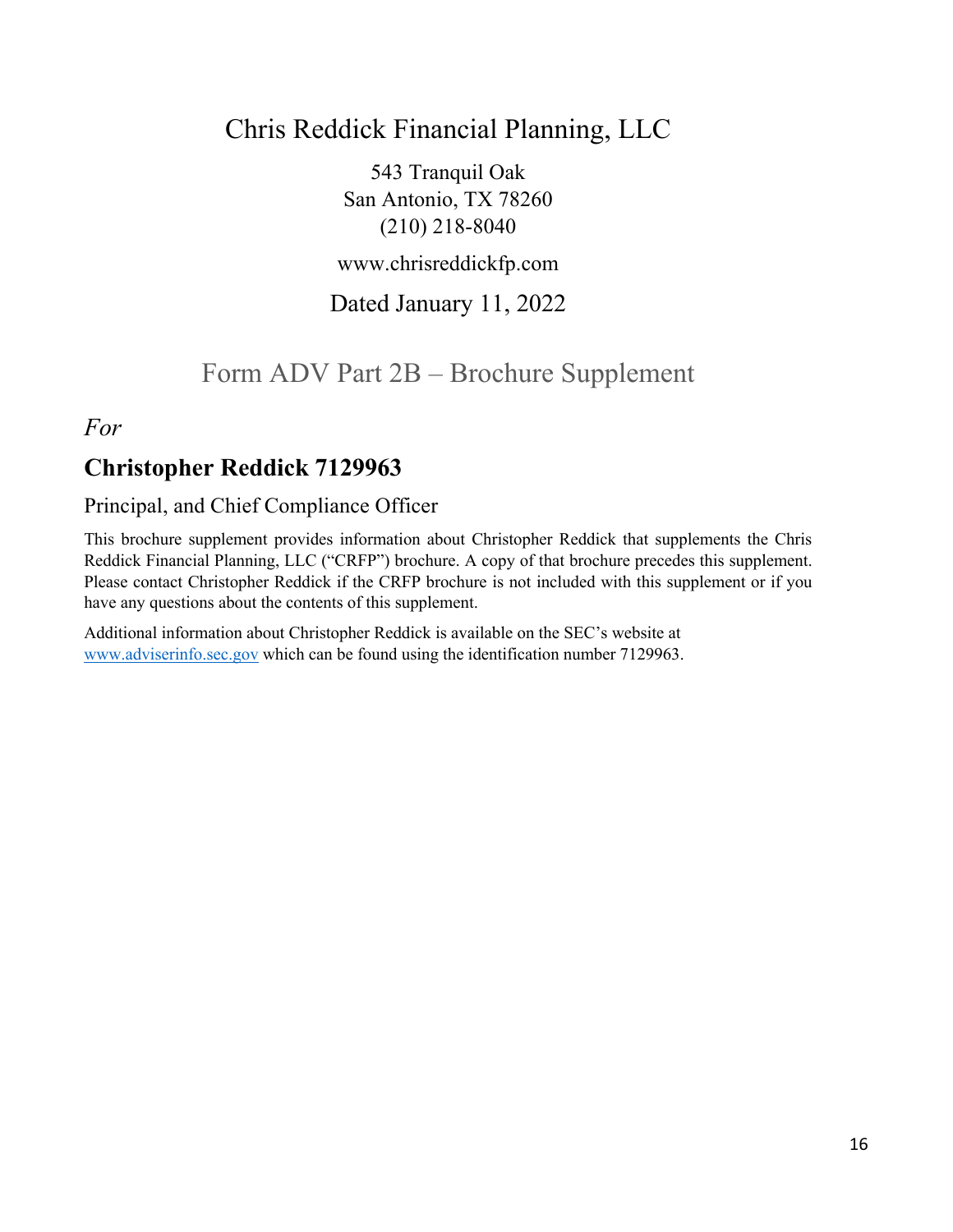# Item 2: Educational Background and Business Experience

## **Christopher Reddick**

Born: 1969

### **Educational Background**

- 2000 Ph.D., University of Sheffield
- 1996 MBA, University of Guelph
- 1994 MA, University of Guelph
- 1993 BA, University of Guelph

#### **Business Experience**

- 05/2019 Present, Chris Reddick Financial Planning, LLC, Principal and CCO
- 06/2021 Present, Origin Financial, Financial Planner
- 09/2001 Present, The University of Texas at San Antonio, Professor

### **Professional Designations, Licensing & Exams**

**CFP (Certified Financial Planner)**®**:** The CERTIFIED FINANCIAL PLANNER™, CFP® and federally registered CFP (with flame design) marks (collectively, the "CFP® marks") are professional certification marks granted in the United States by Certified Financial Planner Board of Standards, Inc. ("CFP Board").

The CFP® certification is a voluntary certification; no federal or state law or regulation requires financial planners to hold CFP® certification. It is recognized in the United States and a number of other countries for its (1) high standard of professional education; (2) stringent code of conduct and standards of practice; and (3) ethical requirements that govern professional engagements with Clients. Currently, more than 71,000 individuals have obtained CFP® certification in the United States.

To attain the right to use the CFP® marks, an individual must satisfactorily fulfill the following requirements:

- Education Complete an advanced college-level course of study addressing the financial planning subject areas that CFP Board's studies have determined as necessary for the competent and professional delivery of financial planning services, and attain a Bachelor's Degree from a regionally accredited United States college or university (or its equivalent from a foreign university). CFP Board's financial planning subject areas include insurance planning and risk management, employee benefits planning, investment planning, income tax planning, retirement planning, and estate planning;
- Examination Pass the comprehensive CFP® Certification Examination. The examination includes case studies and Client scenarios designed to test one's ability to correctly diagnose financial planning issues and apply one's knowledge of financial planning to real-world circumstances;
- Experience Complete at least three years of full-time financial planning-related experience (or the equivalent, measured as 2,000 hours per year); and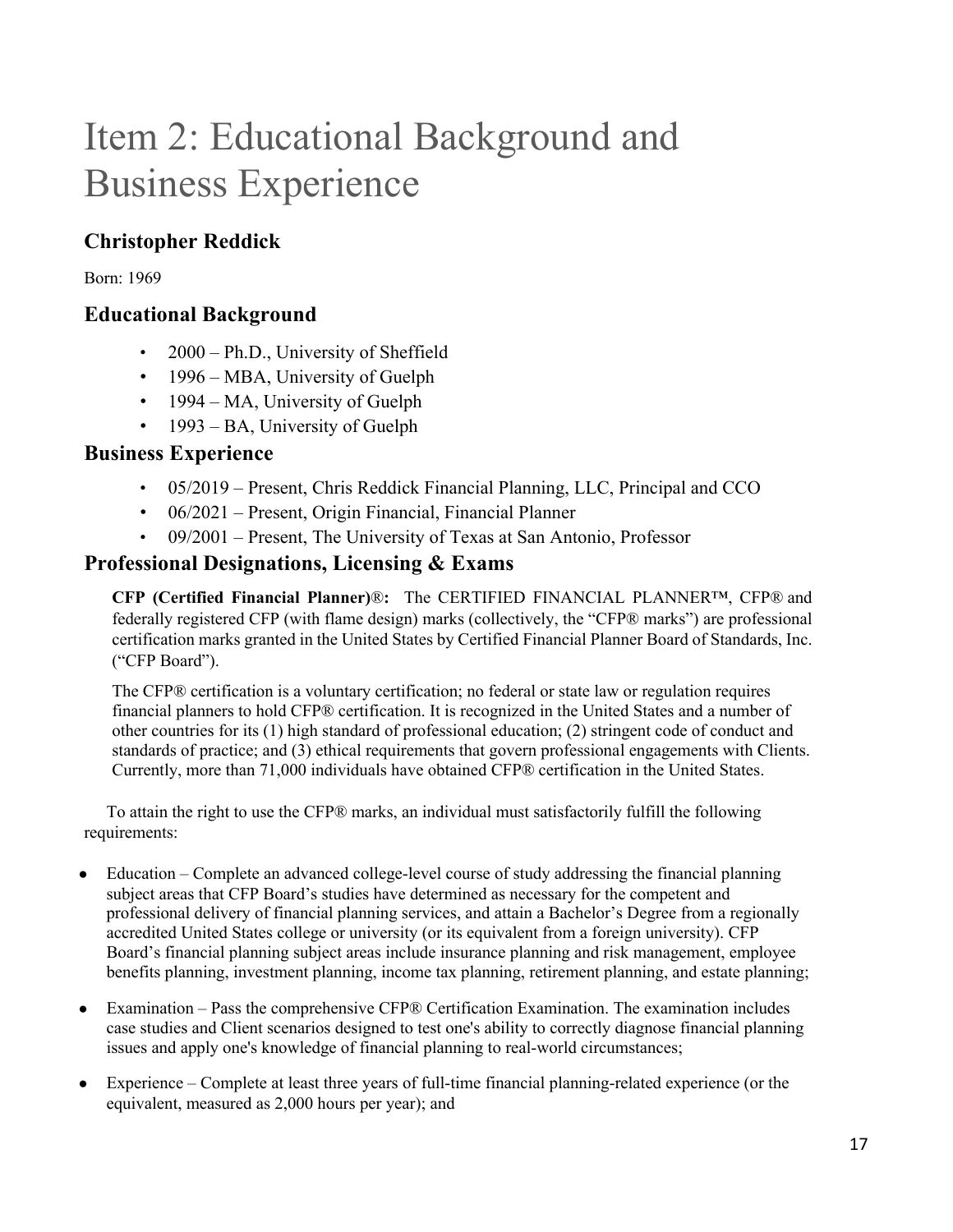- Ethics Agree to be bound by CFP Board's *Standards of Professional Conduct*, a set of documents outlining the ethical and practice standards for CFP® professionals. Individuals who become certified must complete the following ongoing education and ethics requirements in order to maintain the right to continue to use the CFP® marks:
- Continuing Education Complete 30 hours of continuing education hours every two years, including two hours on the *Code of Ethics* and other parts of the S*tandards of Professional Conduct*, to maintain competence and keep up with developments in the financial planning field; and
- Ethics Renew an agreement to be bound by the *Standards of Professional Conduct*. The *Standards* prominently require that CFP® professionals provide financial planning services at a fiduciary standard of care. This means CFP® professionals must provide financial planning services in the best interests of their Clients.

CFP® professionals who fail to comply with the above standards and requirements may be subject to CFP Board's enforcement process, which could result in suspension or permanent revocation of their CFP® certification.

# Item 3: Disciplinary Information

No management person at Chris Reddick Financial Planning, LLC has ever been involved in an arbitration claim of any kind or been found liable in a civil, self-regulatory organization, or administrative proceeding.

# Item 4: Other Business Activities

Christopher Reddick is currently employed as a Professor at the University of Texas at San Antonio. This activity accounts for approximately 75% of his time.

Christopher Reddick is currently contracted with Blend Financial, Inc. dba Origin Financial or Blend Financial, Inc. dba Origin Insurance Services ("Origin Financial") (CRD# 305353) as a Financial Planner. This activity accounts for approximately 5% of his time.

# Item 5: Additional Compensation

Christopher Reddick does not receive any economic benefit from any person, company, or organization, in exchange for providing Clients advisory services through CRFP.

# Item 6: Supervision

Christopher Reddick, as Principal and Chief Compliance Officer of CRFP, is responsible for supervision. He may be contacted at the phone number on this brochure supplement.